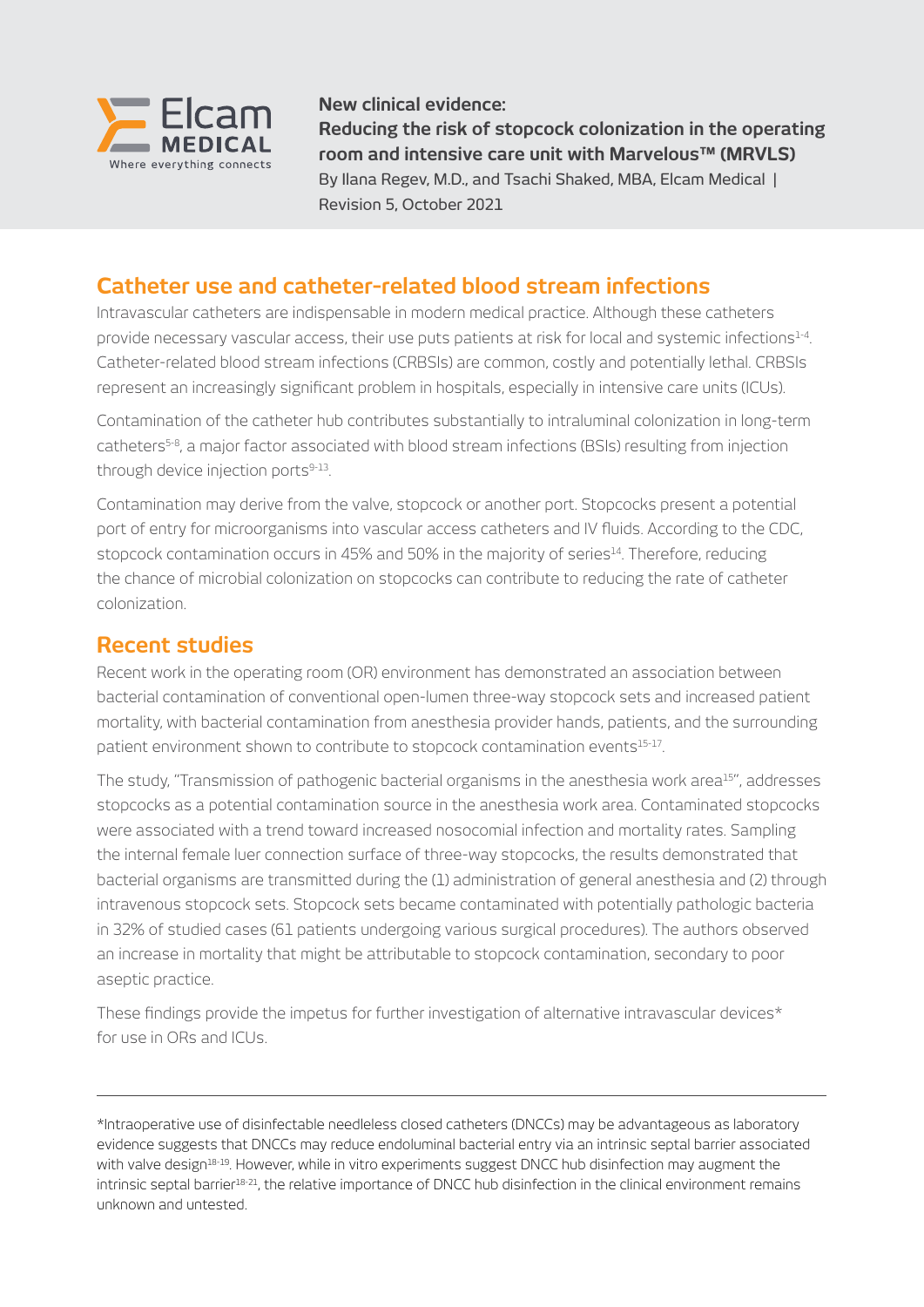# **The Marvelous stopcock**

Marvelous, developed by Elcam Medical, is a novel stopcock that integrates two features specifically intended to increase patient safety by reducing the risk of infection: a swabbable luer-activated valve and circumferential channel.

- 1. The **luer-activated valve** serves as a bacterial barrier to enable access to the line without having to open it and to create a closed system that allows a needle-free connection.
- 2. The **circumferential channel** directs fluid flow throughout the entire internal volume of the handle and facilitates ongoing flushing, resulting in minimal residual volume, which can reduce the risk of bacterial colonization.



**Marvelous TM stopcock**

# **Two clinical studies**

In the last few years, two important studies were conducted with the Marvelous stopcock. This paper will describe both these studies.

### **1. Intensive Care Unit, Rambam Medical Center (Haifa, Israel)**

This study evaluated the effect of using a Marvelous-configured stopcock on the rates of stopcock colonization and CRBSIs.

### **Protocol**

- Study site: 30-bed ICU of a tertiary hospital
- Study type: Single-center, open labeled, retrospective-prospective-comparative study (retrospective analysis and prospective intervention), illustrated in Figure 1 below.
- Sample size: entire ICU patient population for the duration of the study (approximately 1,200 patients)
- Duration: Two years, divided into two one-year periods. In the first one-year period, conventional stopcocks were used; in the second one-year period, all stopcocks were converted to the study device (Marvelous-configured stopcock with a valved port and circumferential channel enabling continuous flushing of internal valve volume).



**Figure 1: Study type**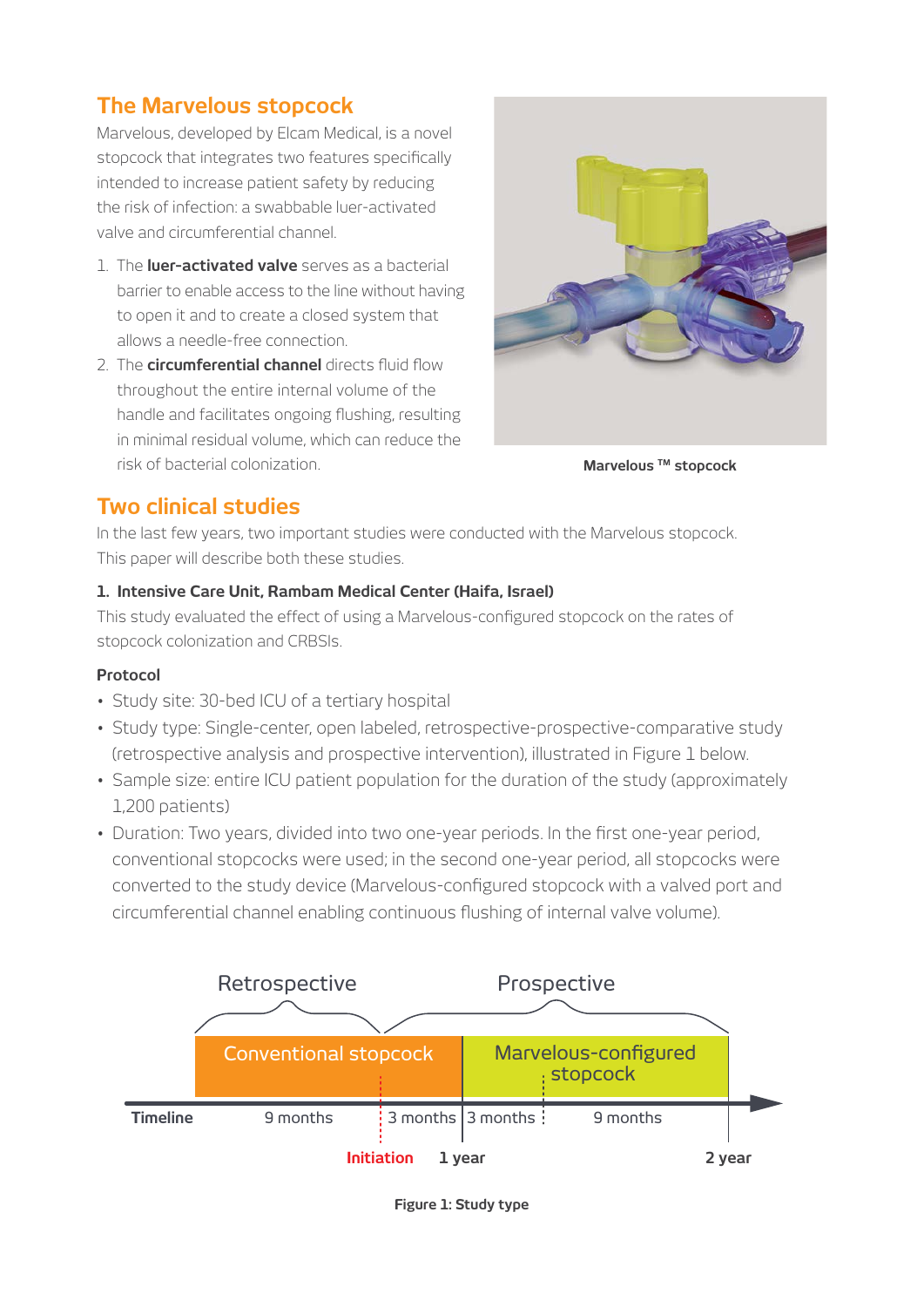#### **Primary endpoints**

70% reduction of stopcock colonization 25% reduction of CRBSIs

#### **Study course**

In the first three months of the prospective period of the study, the ICU continued using conventional stopcocks (no change in department's stopcocks). One stopcock of each patient's CVC (second stopcock of the middle lumen) was marked and sent to microbiology when the set was replaced (see figure 2).



**Figure 2: The second stopcock of the middle lumen of each CVC was marked and sent for microbiological examination.**

In the next five months of the prospective period\*, all stopcocks used were replaced with a Marvelousconfigured stopcock, the novel studied stopcock (Figure 3). One stopcock of each patient's CVC (the second stopcock of the middle lumen) was marked and sent to microbiology when the set was replaced.



**Figure 3: Study timeline after protocol amendment (retrospective-prospective periods)**

#### **Microbiology test for stopcock colonization**

The stopcock handle was detached from its body using a designated fixture. The inner barrel and all ports of the stopcock were swabbed. The swab was submerged in 1 milliliter(ml) of substrate (thioglycolate) and mixed/separated by vortex/centrifugation. Of the liquid substrate, 100 microliters (µl) was put in agar and incubated at  $36^{\circ}$ C for 48 hours. Colonies were counted using VITEK<sup>®</sup> II and microorganisms were identified using bioMérieux diagnostic tests. Stopcock colonization rates were evaluated for the 3 different periods as described in the results section below and outlined in figure 4.



**Figure 4: Stopcock colonization comparison**

\*The second period actually took five months instead of three (protocol amended). In the first two months, the study device wasn't used properly due to a difficulty with swabbing. After clarification of the IFU, the study device was swabbed properly and the study continued for three months (see figure 3).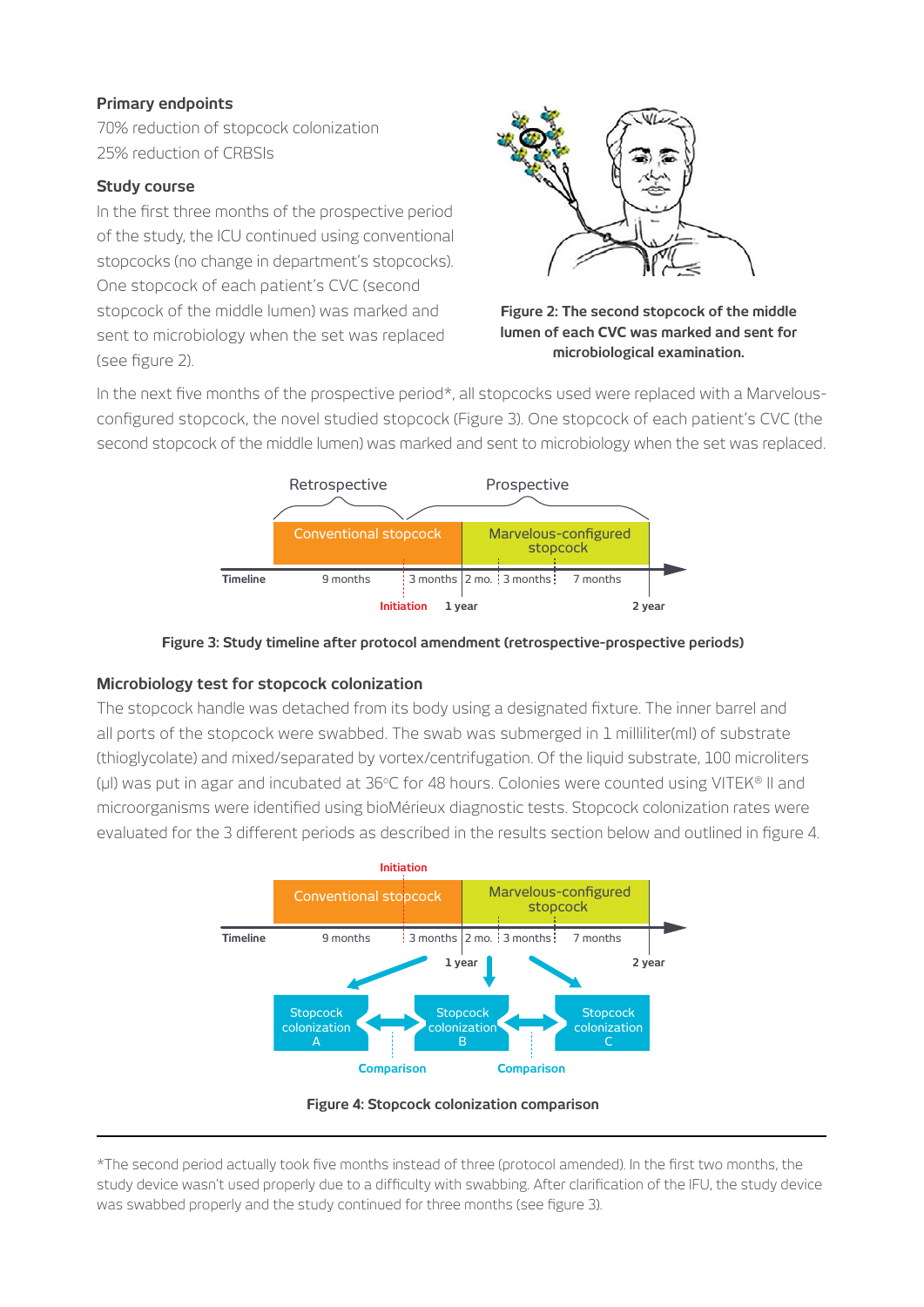CRBSI rates were scheduled to be gathered and compared for the two one-year periods .

#### **Results**

The stopcock colonization data was divided into three groups:

- 1. Group A: conventional stopcock.
- 2. Group B: Marvelous-configured stopcock with insufficient swabbing by the medical staff.
- 3. Group C: Marvelous-configured stopcock with swabbing.

Group A showed 37% colonization rate (15/35 stopcocks). Group B showed 60% colonization rate (15/25 stopcocks), and Group C, a 22% colonization rate (10/46 stopcocks).

CRBSI rates were not analyzed due to two main reasons:

- 1. There was not enough data collected during the trial.
- 2. Catheter tips weren't sent to culture as a routine.

During the prospective phase, Central Line-Associated Blood Stream Infections (CLABSIs) were investigated, which are slightly different than CRBSIs, one of the endpoints in the retrospective phase.

The CLABSI rates measured in Rambam's ICU since the switch to the Marvelous-configured stopcock in January 2012 showed a reduction tendency to the acceptable levels (2-5/1000 cvc days) after an initial period with a few peaks of high levels. From an average annual rate of 28.21/1000 cvc days in 2008, rates decreased to an average annual of 7.44/1000 cvc days measured during 03/12 - 03/13, and 3.07/1000 CVC days measured from 03/2013 until 02/2014. The monthly CLABSI rates measured in Rambam's ICU from March 2012 until October 2014 appears in figure 5 below.



**Figure 5: Rambam Medical Center ICU CLABSI rate March 2012 - October 2014**

#### **Conclusions**

The stopcock colonization results indicate that using a Marvelous-configured stopcock with valve swabbing reduced the rates of stopcock colonization. Future studies should further examine the reduction in stopcock colonization and the influence of using a Marvelous-configured stopcock on the rates of CLABSIs.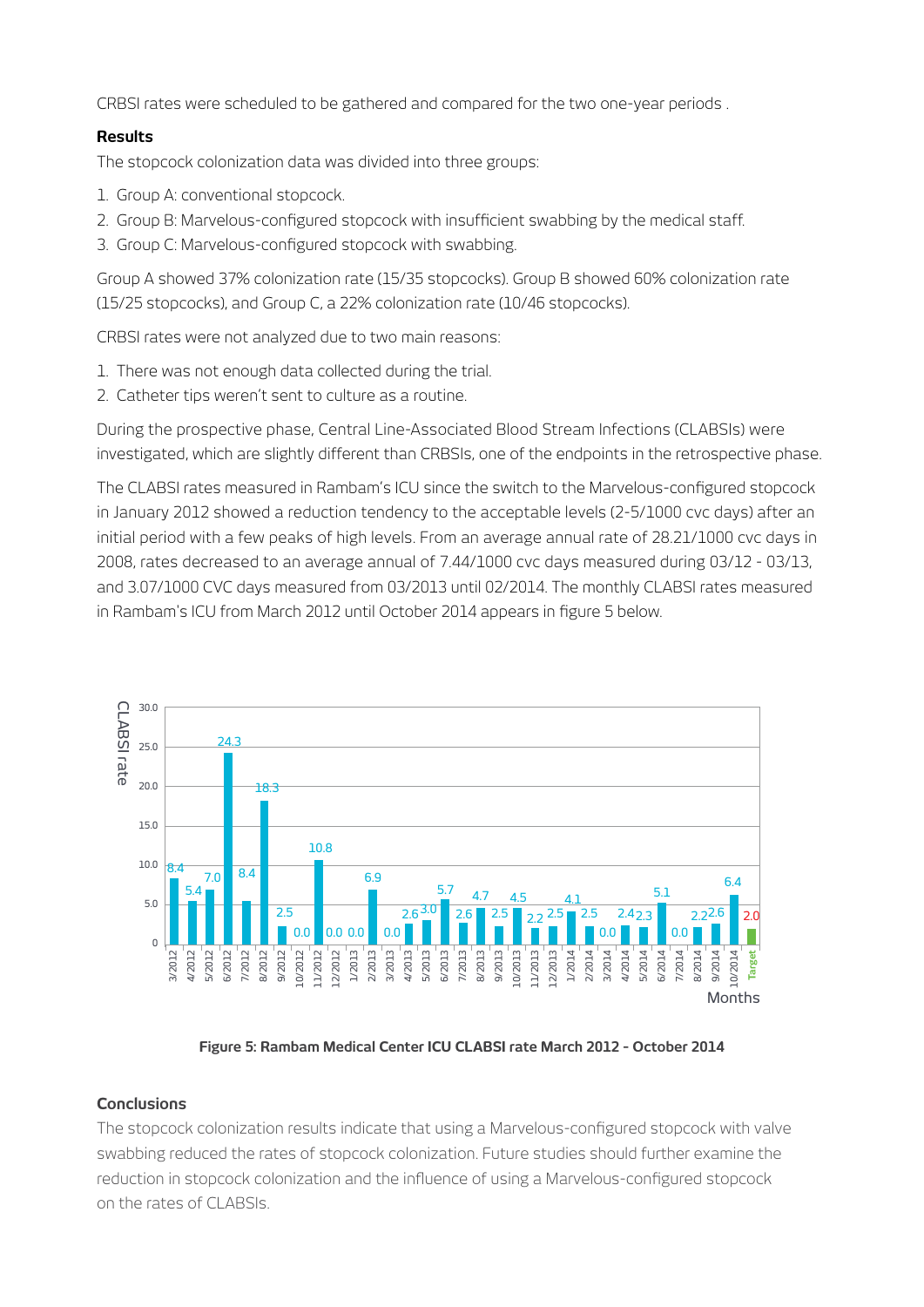#### **2. Department of Anesthesiology, Dartmouth-Hitchcock Medical Center (Lebanon, New Hampshire)**

A second study, conducted by Dr. Randy Loftus<sup>22</sup> assessed the relative efficacy of the Marvelous stopcock\* with and without hub disinfection, as compared to a standard open-lumen stopcock in preventing bacterial injection from the anesthesiologist's hands during routine anesthesia care.

The **primary aim** of the study was to investigate the relative efficacy of a novel closed, disinfectable, minimal residual volume stopcock, Marvelous, with and without hub disinfection in reducing intraoperative injection of potential bacterial pathogens, as compared to a conventional open-lumen stopcock intravascular device.

#### **Methods**

Four hundred sixty-eight OR environments were randomized (computer-generated list) indicating one of three different device-injection schemes:

- 1. Injection into the Marvelous stopcock with hub disinfection before injection.
- 2. Injection into the Marvelous stopcock without prior hub disinfection.
- 3. Injection into the conventional open-lumen stopcock closed with sterile caps, according to usual practice.

After induction of general anesthesia, the primary anesthesia provider in each OR was asked to perform a series of five injections of sterile saline through the assigned device into an ex vivo catheter system. The primary outcome was the incidence of bacterial contamination of the injected fluid column (effluent). Risk factors for effluent contamination were identified in univariate analysis, and a controlled laboratory experiment was used to generate an estimate of the bacterial load injected for contaminated effluent samples.

#### **Results**

The incidence of effluent bacterial contamination was 0% (0/152) for the Marvelous stopcock with hub disinfection before injection, 4% (7/162) for the Marvelous stopcock without hub disinfection before injection, and 3.2% (5/154) for the conventional open-lumen stopcock. The Marvelous stopcock with hub disinfection before injection was associated with a significant reduction in the risk of bacterial injection, as compared to the conventional open-lumen stopcock (RR = 8.15 × 10−8, 95% CI, 3.39 × 10 − 8 to 1.96 × 10−7, P = <0.001), with an absolute risk reduction of 3.2% (95% CI, 0.5% to 7.4%) (Figure 6).

<sup>\*</sup>In this study and the published article, the Marvelous stopcock was branded Ultraport Zero by Elcam Medical's local partner.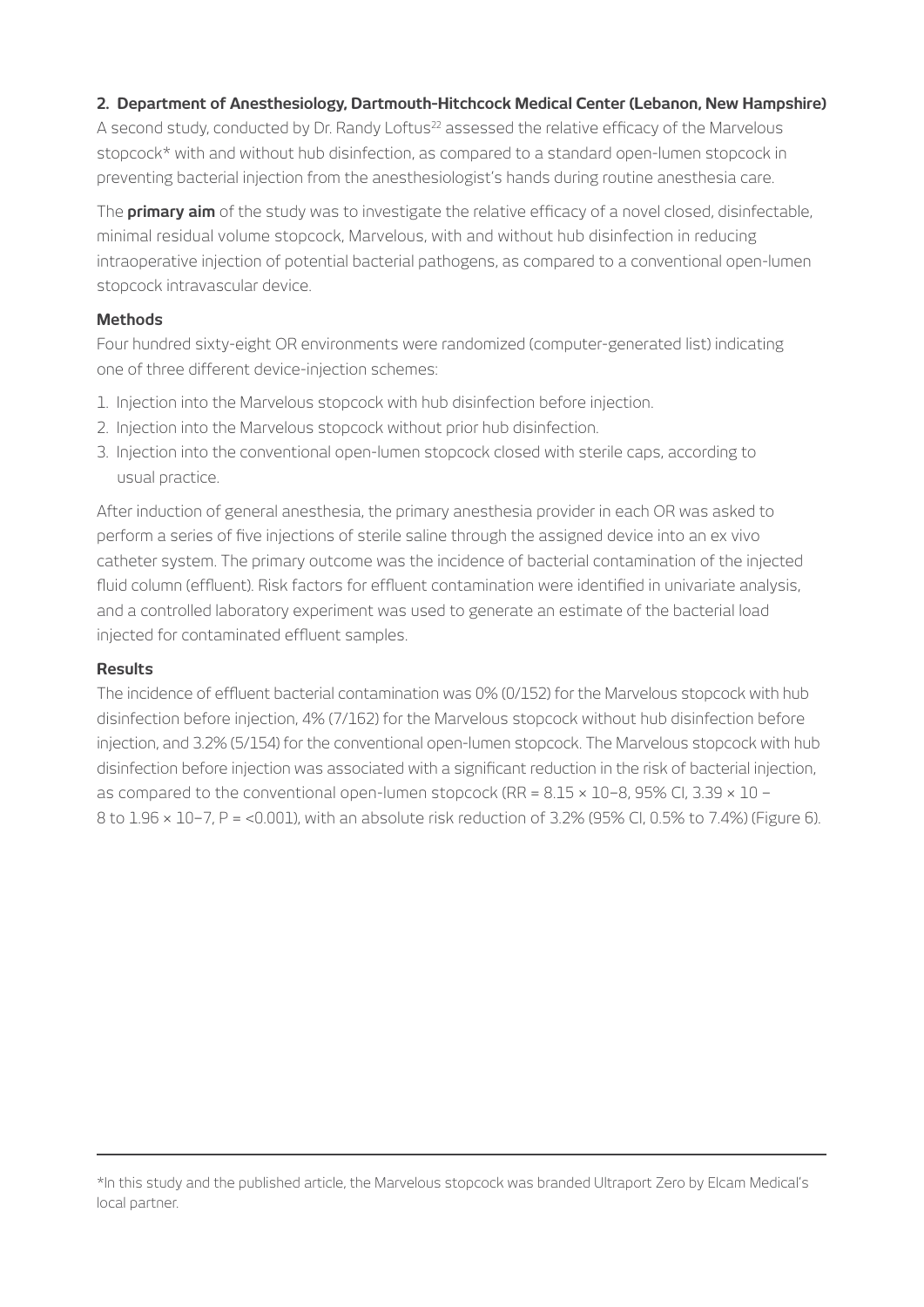

#### **Conclusions**

The Marvelous stopcock with hub disinfection before injection was associated with a significant reduction in the risk of inadvertent bacterial injection as compared to the conventional open-lumen stopcock. Future studies should examine strategies designed to facilitate health care provider DNCC hub disinfection and proper device handling.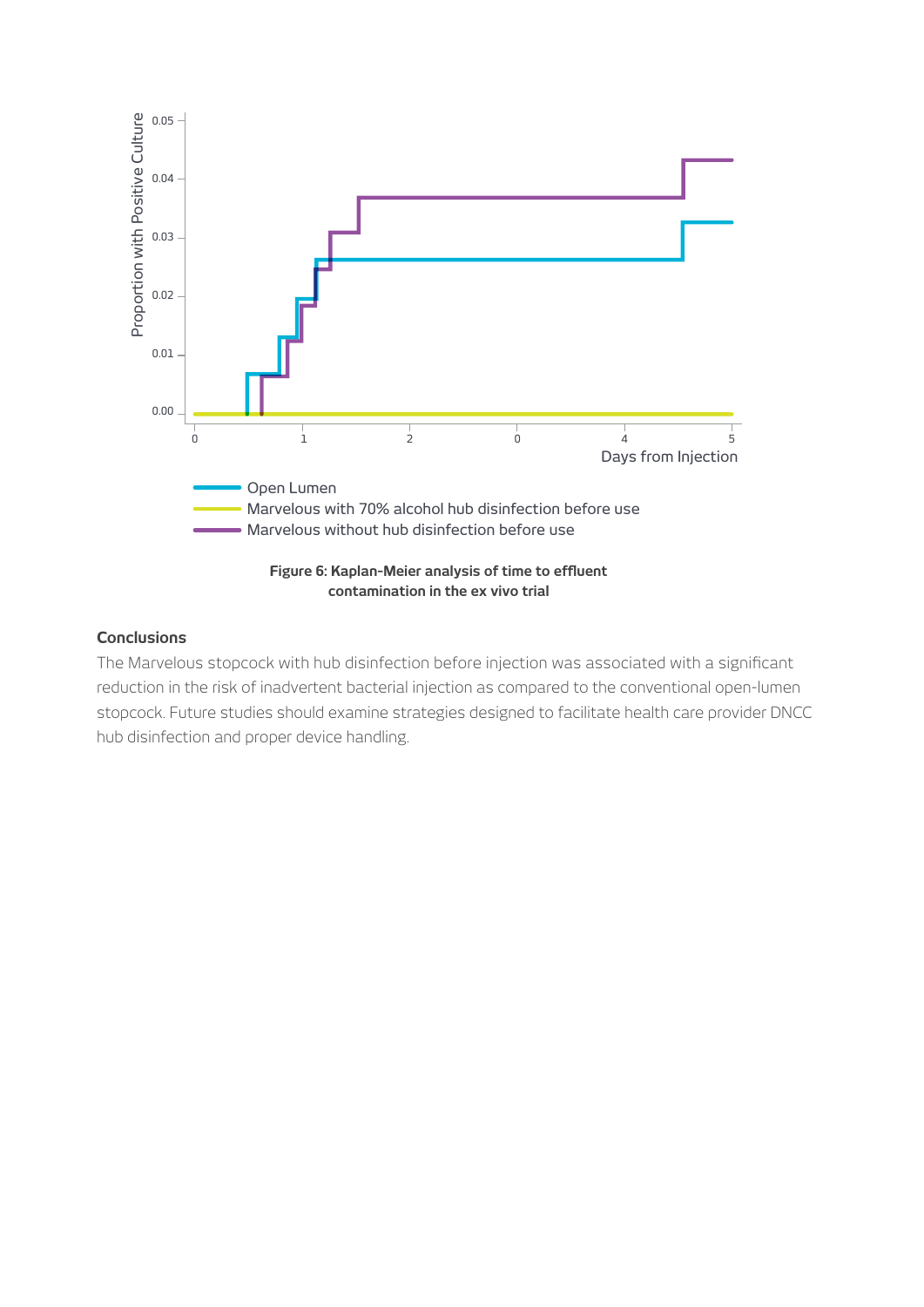### **References**

- 1. Collignon PJ. Intravascular catheter associated sepsis: a common problem. The Australian Study on Intravascular Catheter Associated Sepsis. Med J Aust 1994;161:374-8.
- 2. Heiselman D. Nosocomial bloodstream infections in critically ill patients. JAMA 1994;272:1819-20.
- 3. Norwood S, Ruby A, Civetta J, Cortes V. Catheter-related infections and associated septicemia. Chest 1991;99:968-75.
- 4. Pittet P, Wendzel RP. Nosocomial bloodstream infections. Secular trends in mortality rates and contributionto total hospital deaths. Arch Intern Med 1995;155:1177-84.
- 5. Salzman MB, Isenberg HD, Shapiro JF, Lipsitz PJ, Rubin LG. A prospective study of the catheter hub as the portal of entry for microorganisms causing catheter-related sepsis in neonates. J Infect Dis 1993;167:487-90.
- 6. Peters G, Locci R, Pulverer G. Adherence and growth of coagulase-negative staphylococci in surfaces of intravenous catheters. J Infect Dis 1982;146:479-82.
- 7. Sitges-Serra A, Linares J, Perez JL, Jaurrieta E, Lorente L. A randomized trial on the effect of tubing changes on hub contamination and catheter sepsis during parenteral nutrition. J Parenter Enteral Nutr 1985;9:322-5.
- 8. Linares J, Sitges-Serra A, Garau J, Perez JL, Martin R. Pathogenesis of catheter sepsis: a prospective study with quantitative and semiquantitative cultures of catheter hub and segments. J Clin Microbiol 1985;21(3): 357–360.
- 9. Maki DG, Mermel LA, Infections due to infusion therapy. In: Bennet JV, Brachman PS, eds. Hospital Infections. Philadelphia: Lippincott-Raven Publishers;1998;689–724.
- 10. Graham DR, Keldermans MM, Klemm LW, Semenza NJ, Shafer ML. Infectious complications among patients receiving home intravenous therapy with peripheral, central, or peripherally placed central venous catheters. Am J Med 1991;91:95S–100S.
- 11. Sherertz RJ. Pathogenesis of Vascular Catheter-Related Infections. Catheter-Related Infections, 1st ed. New York, Marcel Dekker, 1997;1–30.
- 12. Centers for Disease Control. Guidelines for the prevention of intravascular catheter-related infections, MMWR 51. Centers for Disease Control, 2011.
- 13. Mermel LA, McCormick RD, Springman SR, Maki DG. The pathogenesis and epidemiology of catheter-related infection with pulmonary artery Swan-Ganz catheters: a prospective study utilizing molecular subtyping. Am J Med 1991;91:197S–205S.
- 14. O'Grady NP. Et al. Guidelines for the Prevention of Intravascular Catheter-Related Infections. CDC, 2002 Report.
- 15. Loftus RW, Koff MD, Burchman CC, Schwartzman JD, Thorum V, Read ME, Wood TA, Beach ML. Transmission of pathogenic bacterial organisms in the anesthesia work area. Anesthesiology 2008;109:399–407.
- 16. Loftus RW, Muffly MK, Brown JR, Beach ML, Koff MD, Corwin HL, Surgenor SD, Kirkland KB, Yeager MP. Hand contamination of anesthesia providers is an important risk factor for intraoperative bacterial transmission. Anesth Analg 2011;112:98–105.
- 17. Loftus RW, Brown JR, Koff MD, Reddy S, Heard SO, Patel HM, Fernandez PG, Beach ML, Corwin HL, Jensen JT, Kispert D, Huysman B, Dodds TM, Ruoff KL, Yeager MP. Multiple reservoirs contribute to intraoperative bacterial transmission. Anesth Analg 2012;114:1236–48.
- 18. Yebenes JC, Delgadó M, Sauca G, Serra-Prat M, Solsona M, Almirall J, Capdevila JA, Balanzó X. Efficacy of three different valve systems of needle-free closed connectors in avoiding access of microorganisms to endovascular catheters after incorrect handling. Crit Care Med 2008;36:2558–61.
- 19. Yébenes JC, Martnez R, Serra-Prat M, Sauca G, Capdevila JA, Balanzó X, Palomar M. Resistance to the migration of microorganisms of a needle-free disinfectable connector. Am J Infect Control 2003;31:462–4.
- 20. Luebke MA, Arduino MJ, Duda DL, Dudar TE, McAllister SK, Bland LA, Wesley JR. Comparison of the microbial barrier properties of a needleless and a conventional needle-based intravenous access system. Am J Infect Control 1998;26:437–41.
- 21. Menyhay SZ, Maki DG. Disinfection of needleless catheter connectors and access ports with alcohol may not prevent microbial entry: the promise of a novel antiseptic-barrier cap. Infect Control Hosp Epidemiol 2006;27:23–7.
- 22. Loftus RW, Patel HM, Huysman BC, Kispert DP, Koff MD, Gallagher JD, Jensen JT, Rowlands J, Reddy S., Dodds TM, Yeager MP, Ruoff KL, Surgenor S, Brown JR. Prevention of Intravenous Bacterial Injection from Health Care Provider Hands: The Importance of Catheter Design and Handling. Anesth Analg 2012;115:1109–19.